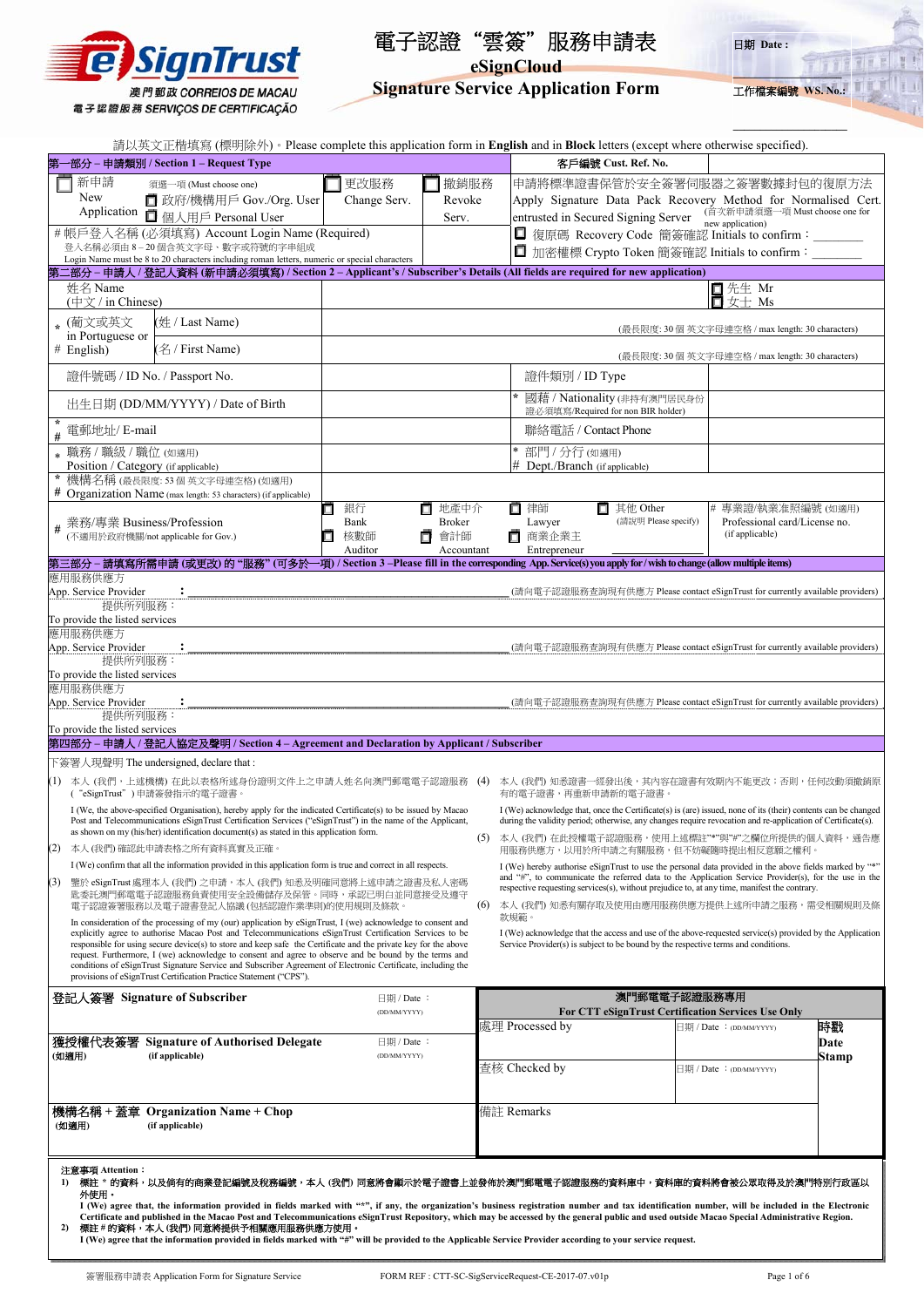



**\_\_\_\_\_\_\_\_\_\_\_\_\_\_\_\_\_\_\_\_**

日期 **Date :** 

# **Signature Service Application Form**

工作檔案編號 **WS. No.:**

**\_\_\_\_\_\_\_\_\_\_\_\_\_\_\_\_\_\_\_\_\_**

# 電子認證"雲簽"服務的使用規則及條款

所有申請或使用郵電局電子認證服務(澳門郵電電子認證服務"eSignTrust")提供之電子認證"雲簽"服務(或稱"簽署服務")的個人申請人("登記 人")及機構申請人與獲授權用戶("登記人")受本使用規則及條款("服務條款")規範。

如申請人及 / 或登記人不同意本服務條款, 請勿申請、接受或使用簽署服務。

在申請人 / 登記人簽署申請表,即表示申請人 / 登記人承認已閱讀並明白本服務條款,亦充分知悉登記人須遵守的義務和責任,以及簽署服務之功能與運 作,茲載於簽署服務指引("指引")及可於網址 www.esigntrust.com 查閱。登記人更同意受指引的條款約束,如同載於本服務條款中。登記人必須定時細 閱指引以留意 eSignTrust 所作的不定時修訂。

在申請或使用簽署服務,即表示申請人 / 登記人同意接受及遵守電子證書登記人協議的規則及條款。

## **1.** 服務申請及使用

- (1) 簽署服務的申請,包括新申請、更改或撤銷簽署服務,申請人 / 登記人須填寫有關服務的申請表向 eSignTrust 提出申請,辦妥手續及得到簽署服務系 統接納(表示成功申請)方始生效;
- (2) 簽署服務的登記人僅限於該服務所適用電子證書的登記人;
- (3) 成功申請後,登記人獲提供一個簽署服務的帳戶及該服務所使用的電子證書;
- (4) 簽署服務的帳戶登入名稱須按申請表指定之要求或 eSignTrust 提供的指引填寫,一經成功申請,帳戶登入名稱不得更改;
- (5) 辦理開立簽署服務帳戶手續,登記人須自行設定登入帳戶及登記電子證書的所有適用的密碼、個人識別號、口令、個人啟動數據。對登記人封存於簽 署數據封包的電子證書私人密碼匙之取用是由唯登記人知悉的"存取碼"控制。為管理簽署服務的有效性,eSignTrust 安全地把用於登入帳戶及撤銷 證書的密碼加密保存。對前述的其他資料,包括存取碼,eSignTrust 不作保存,以確保登記人私人密碼匙之取用,可高度信賴僅由其本人控制。倘遺 失或忘記其存取碼,登記人僅限於當辦理開立帳戶期間,提出 (i)要求列印 "復原碼"往後由登記人保存或 (ii) 明確指示,為其本身利益之目的,要求 eSignTrust 以加密權標保護其個人之復原數據,方可復原對其私人密碼匙之取用;
- (6) 在簽署服務帳戶處於正常服務狀態下,即非處於待啟動、暫停(中止)、鎖定、撤銷的情況下,登記人可以隨時透過 eSignTrust 網站更改其簽署服務 的帳戶登入密碼;
- (7) 倘登記人遺失或忘記其帳戶登入名稱及 / 或密碼,又或簽署服務帳戶被暫停 (中止) 或鎖定,登記人須向 eSignTrust 提出辦理密碼重設及 / 或帳戶解 鎖手續;
- (8) 倘登記人遺失或忘記其用於控制使用其電子證書私人密碼匙之簽署數據封包的存取碼,須立即通知 eSignTrust,以及提出申請,親身到 eSignTrust 註 冊署或指定之場所,向 eSignTrust 提供其復原碼,或准許 eSignTrust 從加密權標中恢復其復原碼。登記人使用復原碼重設新的存取碼。倘登記人未能 提供復原碼且亦不曾明確指示,如在第5點所述,要求 eSignTrust 保護其復原數據,登記人須辦理撤銷證書申請,再重新申請新的電子證書; (9) 有關應用服務供應方提供的服務,受其相關使用規則及條款規範。

## **2.** 登記人義務

在簽署申請表格時,即表示登記人:

- (1) 同意及授權 eSignTrust 使用安全設備,以僅限登記人本人取用其私人密碼匙的方式,儲存及保管登記人封存於簽署數據封包的私人密碼匙及證書,及 同意對於其私人密碼匙之使用登記人是唯一責任方;
- (2) 同意採取所有謹慎和必要的安全預防措施維護其簽署服務登入帳戶及其用於存取基私人密碼匙的存取碼之保密性, 免遭未被授權的使用, 並對任何因 其失責而致的後果完全和獨自承擔責任;或因違反、不遵守或不承諾本服務條款,由此而造成任何人士或機構的損失,須對 eSignTrust 作出全部賠 償;
- (3) 同意 eSignTrust 從沒有隱含或明示就 eSignTrust 提供的簽署服務帳戶作出保證;
- (4) 進一步承諾在其簽署服務登入帳戶及其用於存取其私人密碼匙的存取碼被洩露,或懷疑被洩露,或出現證書應予撤銷的情況下,將立即通知 eSignTrust 以及其他使用其簽署服務帳戶及其密碼匙對 / 證書與其交換訊息或執行交易的登記人士和相關人士;
- (5) 同意其提交關於簽署服務(包括電子證書)的一切資料及聲明均真確無偽,且將在服務運作期間及證書使用期間繼續真確。進一步承諾,如有任何更 改,將立即通知 eSignTrust;
- (6) 在簽署服務(包括電子證書)申請過程中提供的一切資料(包括電郵地址)沒有在任何方面侵犯商標、公司名稱或任何第三方的知識產權,從來沒有 及將不會用作任何非法用途;
- (7) 同意不會使用公用資訊設備來登入或使用簽署服務,同時注意到,eSignTrust 為著登記人本人的利益考慮,建議切勿使用容易被猜中的號碼或文字作 為密碼或代碼,同時亦應定期更改;
- (8) 同意不對簽署服務系統及應用服務供應方之系統的正常運作及他人的正常使用造成滋擾、影響、恐嚇、干涉、損壞或損失;以及
- (9) 對所使用之服務承擔倘需要的付費責任。

## **3.** 澳門郵電電子認證服務之責任

澳門郵電電子認證服務特此承諾,為所提供的簽署服務,執行合理程度的技術和謹慎以履行責任及行使權力。澳門郵電電子認證服務:

- (1) 將負責維護登記人的簽署數據封包之安全性及完整性,使用安全設備,以僅限登記人本人取用其私人密碼匙的方式,儲存及保管登記人封存於簽署數 據封包的私人密碼匙及證書;
- (2) 將以安全及有效的方式把登記人申請所必要向應用服務供應方提供的個人資料傳送與有關供應方;
- (3) 對登記人使用簽署服務所作之任何形式的內容簽署、任何行為、任何服務、或任何合約之訂立,概不負責;
- (4) 對登記人的簽署服務之登入帳戶、私人密碼匙及證書的一切使用概不負責;
- (5) 進一步保留暫停(中止)或終止登記人之簽署服務登入帳戶之權利,而無須預先通知,當(i) eSignTrust 懷疑登記人的登入帳戶、其私人密碼匙或證書 被洩露,或 (ii) 證實被洩露,或 (iii) eSignTrust 基於具法律依據的原因及 / 或澳門郵電電子認證服務的認證作業準則(CPS) 而被適當地要求,或 (iv) 登記人未有承擔就其所使用服務的應有到期付費責任。因前述有關情況而對申請人、登記人、應用服務供應方或任何第三者造成任何損失, eSignTrust 不負任何責任;
- (6) 對於所提供的簽署服務及該服務的任何部分,eSignTrust 有權隨時修改、刪減、暫停(中止)或終止而無須預先通知。因前述有關情況而對申請人、 登記人、應用服務供應方或任何第三者造成任何損失,eSignTrust 不負任何責任;以及
- (7) 對本服務條款在沒有預先通知情況下所作的不定時修訂保留權利。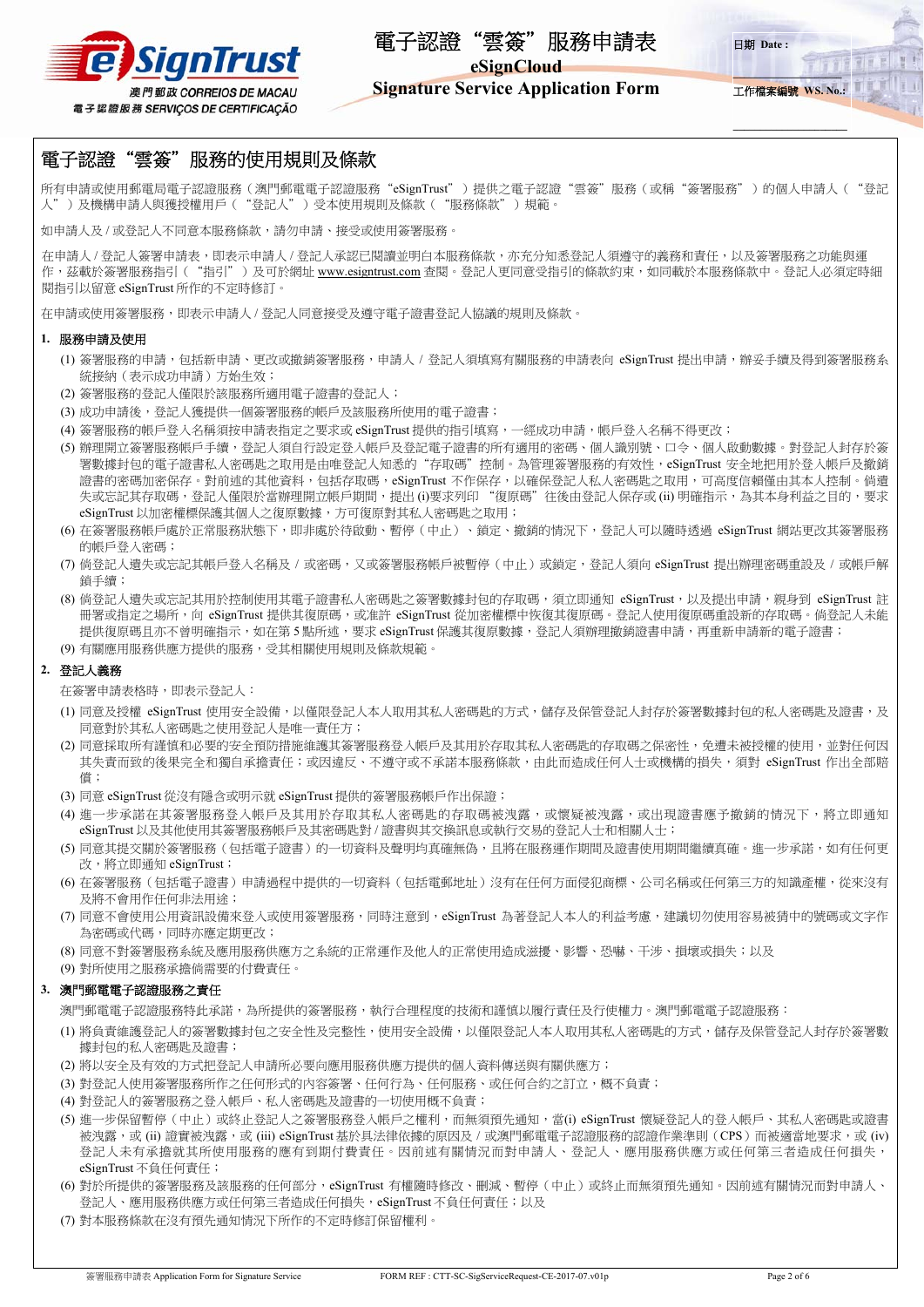

**eSignCloud** 

**Signature Service Application Form** 

**\_\_\_\_\_\_\_\_\_\_\_\_\_\_\_\_\_\_\_\_** 工作檔案編號 **WS. No.:**

**\_\_\_\_\_\_\_\_\_\_\_\_\_\_\_\_\_\_\_\_\_**

日期 **Date :** 

## **4.** 保證

- 在簽署申請表格及接受發出之證書時,代表登記人向澳門郵電電子認證服務、任何信賴其簽署服務帳戶及證書的人士作出保證:
- (1) 自帳戶建立且啟動時起,登記人一直並將仍然是擁有其存取碼以取用其封存於簽署數據封包中的私人密碼鑰匙的唯一人,且未經授權者不曾亦將沒有 使用其私人密碼匙;
- (2) 其簽署服務帳戶、私人密碼匙及證書的使用只作經授權的合法用途,並符合本服務條款及電子證書的適用條款及細則之規定;以及
- (3) 使用其私人密碼匙建立的每一個電子簽名均為其電子簽名,並在建立該電子簽名時,有關證書已被接受及尚屬有效,不是已逾期、被撤銷或被暫停 (中止)的。

澳門郵電電子認證服務保證:

- (1) 以合理的謹慎來設立簽署服務帳戶及操作相關的資訊系統;
- (2) 以有效的安全措施保障簽署服務系統,防止未獲授權人士進入;
- (3) 在合理範圍內使用能保證妥善儲存及保管簽署數據封包的系統及產品,以保證安全性及完整性,以及保證私人密碼匙不作非授權之使用。

#### **5.** 私隱

- (1) 登記人授權 eSignTrust 使用申請過程中所提供的個人資料(申請表格標註"\*"與"#"之欄位),通告應用服務供應方,以用於所申請之有關服務, 但不妨礙隨時提出相反意願之權利;
- (2) 郵電局會根據第 8/2005 號法律《個人資料保護法》的規定處理登記人所提供的個人資料;
- (3) 登記人完全明白並接受郵電局的收集及處理個人資料政策聲明;
- (4) 登記人有權依法申請查閱、更正或更新存於郵電局的個人資料;

(5) 基於履行法定義務,登記人的個人資料有可能轉交其他權限實體

#### **6.** 免責條款

澳門郵電電子認證服務明確地拒絕承擔任何類型的保證責任,不論是明確或隱含的,包括但不限於適售性之隱含保證、特定目的之適用性保證和不侵犯 權利之保證。除了第四部分所作出之保證,澳門郵電電子認證服務不擔保服務一定能滿足登記人的要求、也不擔保服務不會受中斷、對服務的及時性、 安全性或出錯發生都不作出任何保證;亦不會對可經由使用 eSignTrust 服務獲取的結果或從 eSignTrust 服務得到的任何資料之準確性及可信性作出任何保 證。登記人明白及同意對所有從澳門郵電電子認證服務下載或因使用而獲取的內容或資料是經由其自己獨立判斷、並承擔相關風險。澳門郵電電子認證 服務對於登記人從第三方購買的任何產品或服務一概不負任何保證責任。

#### **7.** 澳門郵電電子認證服務對分包契約的權力

登記人在此同意 eSignTrust 可以把履行本服務條款之部分或全部工作之義務,批給由 eSignTrust 所選擇之某一或多個分包商代其執行。不論有關分包契約 行為是否發生, eSignTrust 仍將會負責履行本服務條款。

#### **8.** 可分割性

如果本服務條款之任何條款或規定在整體或部分中宣佈無效或不可執行,此條款或規定將不會影響本服務條款之其餘部分;本服務條款將會視程度而作 出必要修訂,使本服務條款可執行、有效以及,與適用的法律及各方之原本意向儘可能相一致;而餘下之條款及規定將會保留全部效力及作用。

#### **9.** 管轄法律

本服務條款受澳門特別行政區法律規管,每一方均同意服務條款上所指任何有關提供服務的爭議將會在各方面受澳門特別行政區之法律所規管及詮釋。

# **Terms and Conditions of Use of eSignCloud Signature Service of eSignTrust**

THE TERMS AND CONDITIONS ("TERMS OF SERVICE") OF ESIGNCLOUD SIGNATURE SERVICE OF ESIGNTRUST ("SIGNATURE SERVICE") APPLY TO THE INDIVIDUAL APPLICANT ("SUBSCRIBER") AND ORGANIZATION APPLICANT AND AUTHORISED USER ("SUBSCRIBER") WHO APPLY FOR OR USE THE SIGNATURE SERVICE PROVIDED BY MACAO POST AND TELECOMMUNICATIONS ("CTT") ESIGNTRUST CERTIFICATION SERVICES ("ESIGNTRUST").

IF THE APPLICANT AND/OR THE SUBSCRIBER DO NOT ACCEPT THE TERMS OF SERVICE, DO NOT APPLY FOR, ACCEPT, OR USE THE SIGNATURE SERVICE.

BY SIGNING THE APPLICATION FORM, THE APPLICANT / SUBSCRIBER ACKNOWLEDGES TO HAVE READ AND UNDERSTOOD THE TERMS OF SERVICE, AND HAVE FULL AND COMPLETE NOTICE OF THE OBLIGATIONS AND LIABILITIES UPON THE SUBSCRIBER, AND OF THE SIGNATURE SERVICE'S FUNCTIONING AND OPERATIONS, AS SET OUT IN THE ESIGNCLOUD SIGNATURE SERVICE GUIDELINES ("GUIDELINES"), WHICH ARE AVAILABLE ON THE WEBSITE WWW.ESIGNTRUST.COM. THE SUBSCRIBER FURTHER AGREES TO BE BOUND BY THE PROVISIONS OF THE GUIDELINES, WHICH ARE HEREBY INCORPORATED INTO THIS TERMS OF SERVICE AS IF SET OUT WORD HEREIN. THE SUBSCRIBER UNDERTAKES TO READ GUIDELINES REGULARLY TO TAKE NOTE OF ANY AMENDMENTS MADE TO IT FROM TIME TO TIME BY ESIGNTRUST.

BY APPLYING FOR, ACCEPTING, OR USING THE SIGNATURE SERVICE, THE APPLICANT / SUBSCRIBER AGREE TO OBSERVE AND BE BOUND BY THE TERMS AND CONDITIONS OF THE "SUBSCRIBER AGREEMENT OF ELECTRONIC CERTIFICATE".

#### **1. APPLICATION AND USE OF SERVICE**

- (1) To apply for the Signature Service, including new applications, changes or revocations of the Signature Service, the Applicant / Subscriber must fill out the application form and submit it to eSignTrust. The application shall take effect after all required procedures are well completed and the request is accepted by the Signature Service System, being then considered as a successful application:
- (2) Subscribers of the Signature Service are limited to the Subscribers of the Electronic Certificate for which the Signature Service is suitable;
- After the successfully application, the Subscriber is provided with a Signature Service Account and an Electronic Certificate to be used for the Signature Service;
- (4) The Account Login Name of the Signature Service must be supplied by the Subscriber, according to the requirements written in the application form or the guidelines provided by eSignTrust. After successfully accepted, the Account Login Name cannot be changed;
- (5) When registering the Signature Service Account, the Subscriber must personally set all applicable passwords, PINs, challenge phrases and personal activation data for the login registration and for the Electronic Certificate registration. The use of his Electronic Certificate's private key which is contained in the Signature Data Pack is controlled by the Access Code, only known by the Subscriber. To manage the effectiveness of the Signature Service, eSignTrust securely stores the encrypted passwords for Account Login and Certificate revocation. All the remaining foregoing information, including the Access Code, is not kept by eSignTrust, so to ensure that the access to the private key is, with a high level of confidence, solely controlled by the Subscriber. In case of loss or forgetting of the Access Code, Subscriber can only regain access to his private key if either, during the Account registration, (i) requests a printed copy of the Recovery Code, to be kept by the Subscriber, or (ii) expressly asks eSignTrust to keep safe, on his behalf, his personal recovery data through cryptographic means;
- (6) In case the Signature Service Account is in normal condition, that is, not in the condition of pending activation, interrupted (suspended), locked or revoked, Subscriber may change the Account Login password of the Signature Service anytime at eSignTrust website;
- (7) If the Subscriber has lost or forgotten his Account Login Name and/or password, or if the Signature Service Account is interrupted (suspended) or locked, Subscriber must request for the password reset and/or the account unlock procedure to eSignTrust;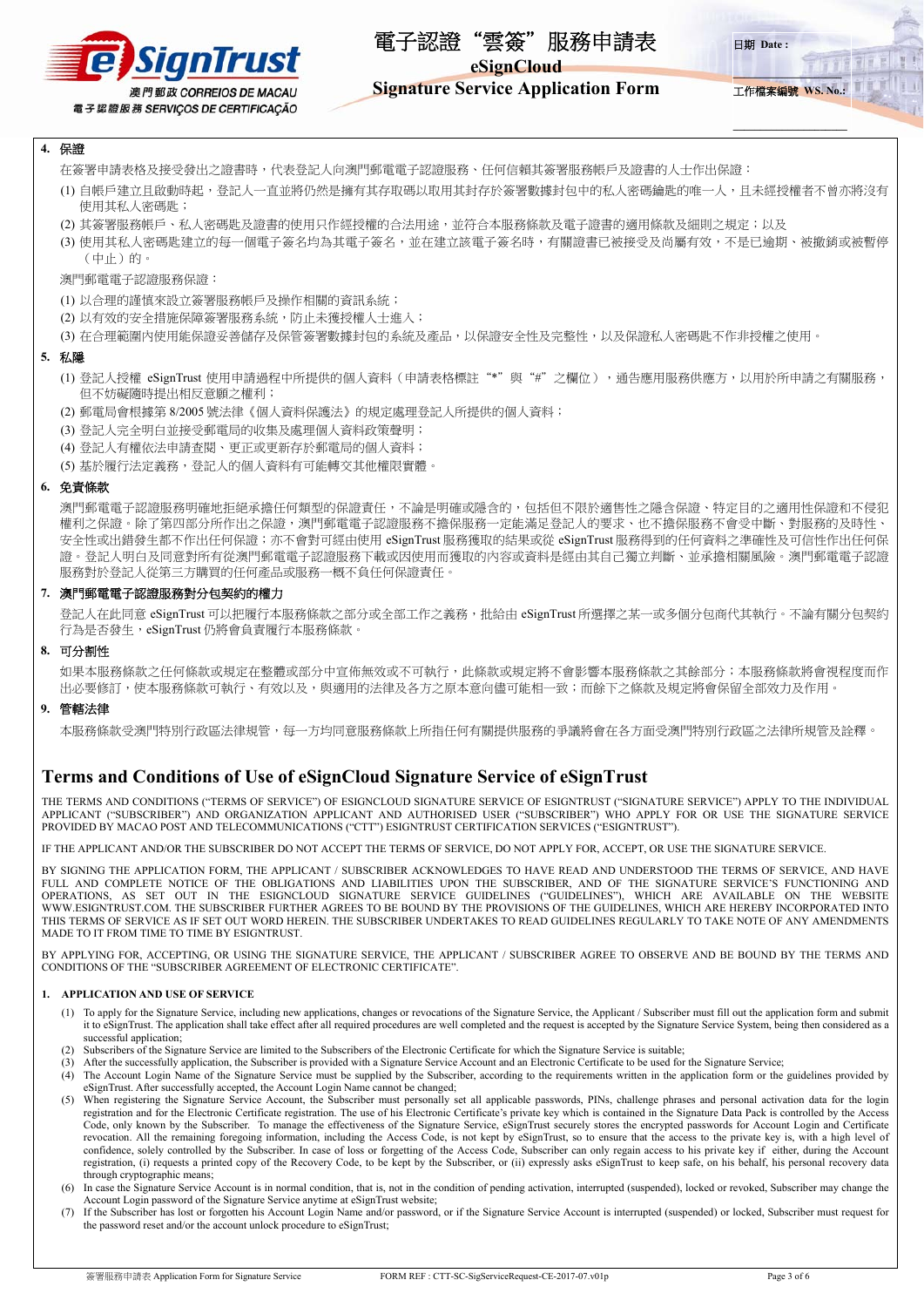



**eSignCloud** 

# **Signature Service Application Form**

**\_\_\_\_\_\_\_\_\_\_\_\_\_\_\_\_\_\_\_\_** 工作檔案編號 **WS. No.:**  $711$ 

**\_\_\_\_\_\_\_\_\_\_\_\_\_\_\_\_\_\_\_\_\_**

If the Subscriber has lost or forgotten the Access Code to access his Signature Data Pack containing his Electronic Certificate's private key, he must notify immediately eSignTrust, and request, in person at eSignTrust Registration premises or designated location(s), the recovery of the accessibility by providing the Recovery Code, or by allowing eSignTrust to recover it from the cryptographic token(s). The Subscriber resets a new Access Code using the Recovery Code. If the Subscriber neither be able to provide the Recovery Code nor expressly asked eSignTrust to keep safe the recovery data, as mentioned in number 5, Subscriber must apply for the Certificate revocation and re-apply for a new Electronic Certificate; (9) The Application Service(s) provided by the corresponding Provider(s) are governed by the relevant Terms and Conditions.

#### **2. SUBSCRIBER OBLIGATIONS**

- By signing the Application Form, the Subscriber:
- (1) Agrees and authorises eSignTrust to use secure device(s) to store and keep safe the Signature Data Pack in which the private key and the Certificate are contained, in a way that the Subscriber is the only person to have access to it, and agrees that the Subscriber is the sole responsible party for the use of his private key;
- (2) Agrees to take all prudent and necessary safety precautions to protect the confidentiality of his login of the Signature Service Account and his Access Code to access his private key, away from unauthorized use, and agrees to assume full and sole responsibility for the consequences of any failure to take such precautions; or to fully indemnify eSignTrust for the loss of any person or organisation arising from any breach or non-observance or noncompliance of the Terms of Service;
- (3) Agrees that no implied or expressed warranties are given by eSignTrust in relation to the Signature Service Account provided by eSignTrust;
- (4) Further undertakes that, in the event of his login of Signature Service Account and his Access Code to access his private key is compromised, or suspected to have been compromised, or any circumstance in which the Certificate should be revoked, shall immediately notify eSignTrust as well as other subscribers and parties that with him exchange information, or execute transactions using his Signature Service Account and his key pair / Certificate;
- (5) Agrees that all information and representations made by him regarding the Signature Service, including the Electronic Certificate, are and will remain true and accurate during the operational period of the same. Further undertakes that, in case of any changes, shall immediately notify eSignTrust;
- (6) Agrees that all information, including the email address, supplied in the application process of Signature Service, which also includes the Electronic Certificate, does not infringe in any way the trademarks, company name, or any intellectual property rights of any third party, and shall never be used for any illegal purposes in the future;
- (7) Agrees not to use public informatic equipment to log on or use the Signature Service, and is aware that for the sake of Subscriber's own interests, eSignTrust recommends not to use any numbers or words that are easy to guess as passwords or codes and that passwords or codes should be regularly changed;
- (8) Agrees not to cause any nuisance, influence, threat, interference, damage or loss to the normal operation of the systems and normal use by third parties of Signature Service and Application Service(s); and
- (9) Takes the responsibility to pay for the use of Signature Service, if any.

#### **3. ESIGNTRUST RESPONSIBILITIES**

eSignTrust hereby agrees to exercise a reasonable degree of skill and care in performing the obligations and exercising the rights it has to provide the Signature Service. eSignTrust: (1) Shall be responsible for protecting the security and integrity of Subscriber's Signature Data Pack, using secure device(s), in which Subscriber's private key and Certificate are contained,

- in a way that Subscriber is the only person to have access to it;
- (2) Shall transmit and provide, the necessary personal data to the Application Service Provider(s) per Subscriber's request in a secure and effective manner;
- (3) Shall not be responsible for any content in any format, any behavior, any service, or any contract signed by or adopted by the Subscriber using the Signature Service;
- (4) Shall not be responsible for the use of the Subscriber's login Account, private key and Certificate of the Signature Service;
- $(5)$  Further reserves the right to interrupt (suspend) or terminate the Subscriber's login Account of the Signature Service, without prior notice, when (i) eSignTrust suspects a compromise of  $(5)$ the Subscriber's login Account, private key or Certificate, or (ii) if such compromise is proven, or (iii) eSignTrust is properly requested to do so in accordance with the Law and/or the Certification Practice Statement of Macao Post and Telecommunications eSignTrust Certification Services (CPS), or (iv) Subscriber fails to pay for the use of the Signature Service, if any payment is due. eSignTrust shall not be responsible for any loss to the Applicant, Subscriber, Application Service Provider(s) or any third party, due to the aforementioned actions;
- (6) Reserves the right to modify, delete, suspend or terminate the Signature Service or any part of the Service provided by eSignTrust without prior notice. eSignTrust shall not be responsible for any loss to the Applicant / Subscriber, Application Service Provider(s) or any third party, due to the aforementioned actions;
- (7) Reserves its right to amend the provisions of this Terms of Service from time to time, without prior notice.

#### **4. WARRANTY**

- By signing the Application Form and accepting a Certificate, the Subscriber warrants to eSignTrust and anyone who relies on his Signature Service Account and Certificate that:
- (1) Since the time of the creation and activation of the Signature Service Account, he has been and will remain the only person possessing his Access Code to access his Signature Data Pack in which his private key is contained and no unauthorized person has used or will use his private key;
- (2) He uses his Signature Service Account, the private key and the Certificate exclusively for authorized and legal purposes consistent with the Terms of Service and any applicable terms and conditions applied to Electronic Certificate; and
- (3) Each electronic signature created using his private key is his electronic signature, and the Certificate has been accepted and is operational, not expired or revoked or interrupted (suspended), at the time the electronic signature is created.

#### eSignTrust warrants that:

- (1) It will use reasonable care in the creation of the Signature Service Account and in the operation of the related information system;
- (2) It will use effective security measures to protect the Signature Service System and to prevent from unauthorized accesses;
- (3) It will use within reasonable capacities the systems and products capable of ensuring the proper storage and safety of the Signature Data Pack so as to guarantee the security and integrity of them and the prevention from unauthorised use of the private keys.

#### **5. PRIVACY**

- (1) Subscriber authorises eSignTrust to use the personal data indicated in the fields marked by "\*" and "#" in the Application Form, provided by the Subscriber in the application procedures, to communicate the referred data to the Application Service Provider(s), for the use in the respective requesting services(s), without prejudice to, at any time, manifest the .<br>contrary:
- Pursuant to the provisions of Law no. 8/2005 ("Personal Data Protection Act"), eSignTrust and CTT will handle the personal data provided by Subscriber accordingly;
- (3) Subscriber accepts entirely and without reserves the Personal Data Recollection and Treatment Policy Declaration of CTT;
- Subscriber has the right to request for access, rectification or update of his personal data stored in eSignTrust and CTT;
- (5) In compliance with a legal obligation, personal data may be communicated to the competent entities.

#### **6. DISCLAIMER OF WARRANTY**

ESIGNTRUST EXPRESSLY DISCLAIMS ALL WARRANTIES OF ANY KIND, WHETHER EXPRESS OR IMPLIED, INCLUDING BUT NOT LIMITED TO THE IMPLIED WARRANTIES OF MERCHANTABILITY, FITNESS FOR A PARTICULAR PURPOSE AND NON-INFRINGEMENT. OTHER THAN THE WARRANTIES AS SET FORTH IN SECTION 4, ESIGNTRUST DOES NOT MAKE ANY WARRANTY THAT THE SERVICE WILL MEET THE SUBSCRIBER REQUIREMENTS, OR THAT THE SIGNATURE SERVICE WILL BE UNINTERRUPTED, TIMELY, SECURE OR ERROR FREE; NOR DOES ESIGNTRUST MAKE ANY WARRANTY AS TO THE RESULTS THAT MAY BE OBTAINED FROM THE USE OF THE SIGNATURE SERVICE OR AS TO THE ACCURACY OR RELIABILITY OF ANY INFORMATION OBTAINED THROUGH THE SIGNATURE SERVICE. THE SUBSCRIBER UNDERSTANDS AND AGREES THAT ANY MATERIAL OR DATA DOWNLOADED OR OTHERWISE OBTAINED THROUGH THE USE OF THE SIGNATURE SERVICE IS DONE AT HIS OWN DISCRETION AND RISK. ESIGNTRUST IS NOT RESPONSIBLE FOR AND SHALL HAVE NO LIABILITY WITH RESPECT TO ANY PRODUCTS OR SERVICES PURCHASED BY THE SUBSCRIBER FROM A THIRD PARTY.

#### **7. ESIGNTRUST'S ABILITY TO SUB-CONTRACTE**

The Subscriber hereby consents eSignTrust to sub-contracting the performance of some or all its obligations under the Terms of Service to a sub-contractor or sub-contractors chosen by eSignTrust. eSignTrust will remain liable for the performance of the Terms of Service whether or not such sub-contracting occurs.

#### **8. SEVERABILITY**

If any term or provision of the Terms of Service is declared invalid or unenforceable, in whole or in part, that term or provision will not affect the remainder of the Terms of Service, and the Terms of Service will be deemed amended to the extent necessary to make the Terms of Service enforceable, valid and, to the maximum extent possible, consistent with the applicable law and with the original intentions of the parties, and the remaining terms and provisions will remain in full force and effect.

#### **9. GOVERNING LAW**

The Terms of Service shall be governed by the laws of Macao Special Administrative Region ("MSAR"). The parties agree that any disputes related to the services provided under the Terms of Service shall be governed in all respects by and construed in accordance with the laws of MSAR.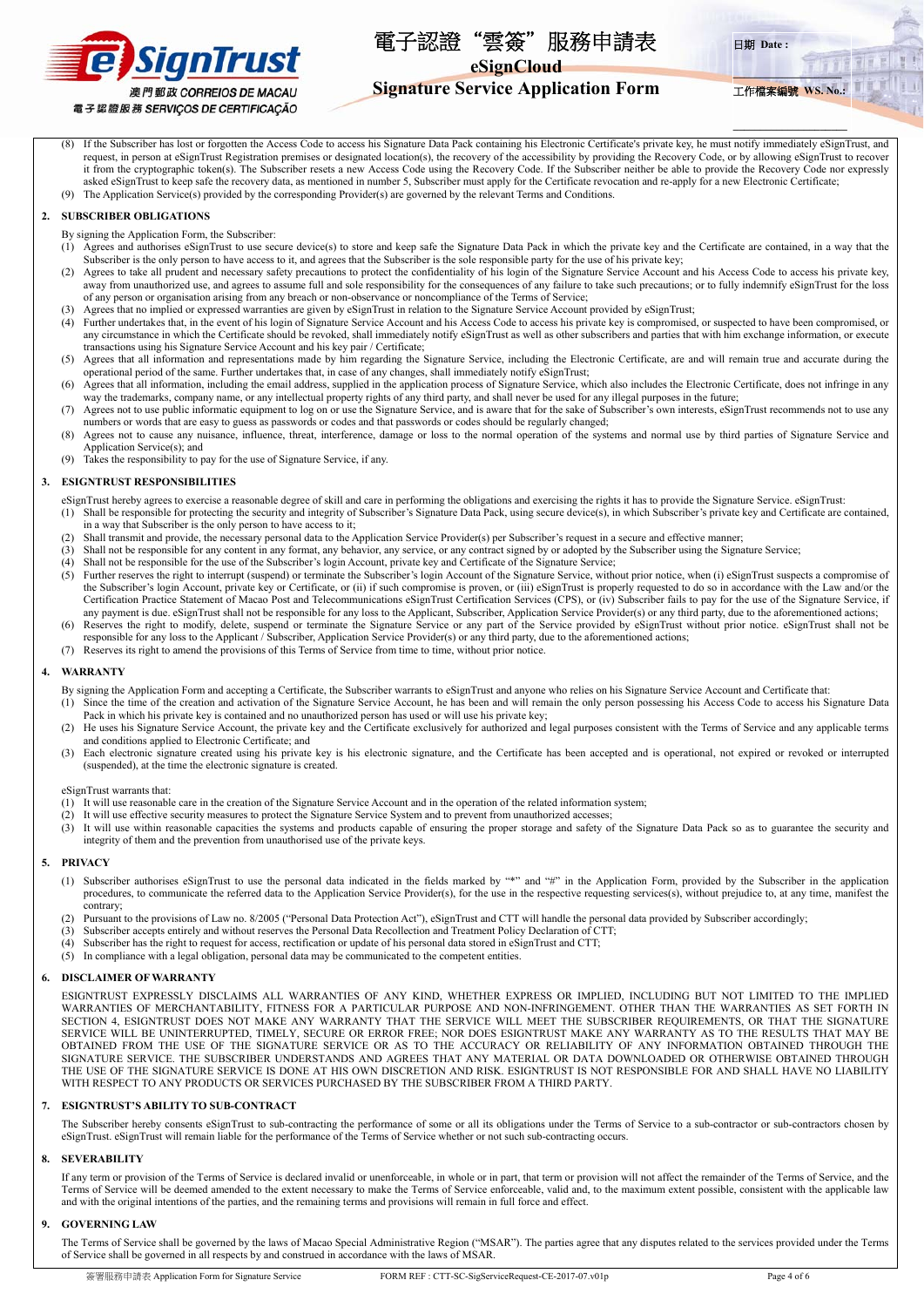

**eSignCloud** 



**\_\_\_\_\_\_\_\_\_\_\_\_\_\_\_\_\_\_\_\_\_**

# **Signature Service Application Form**

# 電子證書登記人協議

在申請、接受或使用澳門郵電電子認證服務( "eSignTrust")的電子證書(或稱"證書")前,申請人及授權用戶( "登記人")必須先詳細閱讀及接受 本登記人協議(下稱"登記人協議"或"協議")之條款。如果申請人或登記人不接受本登記人協議之條款,請勿申請、接受或使用電子證書。

## **1.** 認證作業準則("**CPS**")

在簽署證書申請表格(包括附頁)時,即代表登記人已承認讀畢並明白本登記人協議的條款和細則,並且對認證作業準則加諸登記人及信賴方之義務及 責任完全知悉。認證作業準則(下稱"準則")可於以下網址下載 www.esigntrust.com。登記人更同意受準則中的條款約束,包括 eSignTrust 限制的及 排除的法律責任,如同載於本協議中。

eSignTrust 提供的證書及證書服務是受準則所規範。本協議之條款和細則收編了準則。準則構成及為適用於所有目的將會視為本登記人協議之一部份。 登記人必須定時細閱準則以留意 eSignTrust 對準則之不定時修訂。

本協議之條款和細則連同準則合為準則中及其他相關文件中所指的整份登記人協議。

## **2.** 登記人義務

根據準則,在簽署證書申請表格(附頁)及接受發出之電子證書時,即表示登記人:

(1) 同意受約束於 (i) 本登記人協議的條款和細則及 (ii) 認證作業準則的條款,準則規範 eSignTrust 發出的證書的使用且將會不定時修訂;

- (2) 同意私人密碼匙及證書之使用風險完全由其獨自承擔;
- (3) 同意 eSignTrust 從沒有隱含或明示就其簽發的密碼匙或證書作出保證;
- (4) 同意因失責維護其私人密碼匙及證書的安全性及完整性;或違反、不遵守或不承諾準則或本協議的條款和細則,由此而造成任何人士或機構的損 失,須對 eSignTrust 作出全部賠償;
- (5) 同意採取所有謹慎和必要的預防措施對其私人密碼匙和所有適用的啟動數據作出全面保密,並對任何因其失責而致的後果完全和獨自承擔責任;
- (6) 進一步承諾在其私人密碼匙或證書被洩露或懷疑被洩露,或出現證書應予撤銷的情況下,立即通知 eSignTrust 以及其他使用其密碼匙對 / 證書與其交 換訊息或執行交易的登記人士和相關人士;
- (7) 同意其提交於證書上的一切資料及聲明均真確無偽,且將在證書應用期間繼續真確;以及
- (8) 同意在證書申請過程中提供的一切資料沒有在任何方面侵犯商標、公司名稱或任何第三方的知識產權。

## **3.** 澳門郵電電子認證服務之責任

澳門郵電電子認證服務特此與各登記人承諾,作為一個認證實體,執行合理程度的技術和謹慎以履行責任及行使權力,如下述及載於準則中。澳門郵電 電子認證服務:

(1) 對登記人使用由 eSignTrust 發出的證書所傳送的內容、訊息、採用或簽署之合約概不負責;

- (2) 對登記人的私人密碼匙及證書的一切使用概不負責;
- (3) 根據準則相關條款把登記人之公開密碼匙及證書發佈於 eSignTrust 之證書資料庫中;
- (4) 對認證作業準則及本登記人協議的不定時修訂保留權利;以及
- (5) 進一步保留撤銷私人密碼匙及證書之權利,當(i) eSignTrust 懷疑登記人的私人密碼匙或證書被洩露 或 (ii) 證實被洩露 或 (iii) eSignTrust 根據認證作業 準則被適當地要求。

### **4.** 保證

根據認證作業準則,在簽署證書申請表格(附頁)及接受發出之證書時,代表登記人向澳門郵電電子認證服務及任何信賴其證書的人士作出保證:

(1) 所有在證書申請中提交給 eSignTrust 的資料均為真確無偽,且將在證書應用期間繼續真確;

- (2) 提供的證書資料(包括電郵地址)沒有侵犯任何第三方的知識產權;
- (3) 提供的證書申請資料(包括電郵地址)從來沒有及將不會用作任何非法用途;
- (4) 自證書建立時起,懂有其持有任何維護其私人密碼匙的任何辨識碼、個人識別號、軟件或硬件設施,且未經授權者亦無法存取之;
- (5) 其私人密碼匙及證書只作經授權的合法用途,並符合準則中的條款和細則及本登記人協議;以及

(6) 使用其私人密碼匙建立的每一個電子簽名均為其電子簽名,並在建立該電子簽名時,有關證書已被接受及尚屬有效(不是已逾期或被撤銷的)。 澳門郵電電子認證服務保證:

(1) 以合理的謹慎來製造證書以確保在證書所載資料方面沒有錯誤;

(2) 證書符合準則所規範所有具重要性的要件;

(3) 其證書撤銷服務及資料庫的使用,符合準則所規範所有具重要性的要件。

## **5.** 免責條款

澳門郵電電子認證服務明確地拒絕承擔任何類型的保證責任,不論是明確或隱含的,包括但不限於適售性之隱含保證、特定目的之適用性保證和不侵犯 權利之保證。除了第四部分所作出之保證,澳門郵電電子認證服務不擔保服務一定能滿足登記人的要求、也不擔保服務不會受中斷、對服務的及時性、 安全性或出錯發生都不作出任何保證;亦不會對可經由使用 eSignTrust 服務獲取的結果或從 eSignTrust 服務得到的任何資料之準確性及可信性作出任何 保證。登記人明白及同意對所有從澳門郵電電子認證服務下載或因使用而獲取的內容或資料是經由其自己獨立判斷、並承擔相關風險。澳門郵電電子認 證服務對於登記人從第三方購買的任何產品或服務一概不負任何保證責任。

## **6.** 澳門郵電電子認證服務對分包契約的權力

登記人在此同意 eSignTrust 可以把履行本協議之部分或全部工作之義務,批給由 eSignTrust 所選擇之某一或多個分包商代其執行。不論有關分包契約行 為是否發生, eSignTrust 仍將會負責履行本登記人協議

#### **7.** 可分割性

如果本協議之任何條款或規定在整體或部分中宣佈無效或不可執行,此條款或規定將不會影響本協議之其餘部分;本協議將會視程度而作出必要修訂, 使本協議可執行、有效以及,與適用的法律及各方之原本意向儘可能相一致;而餘下之條款及規定將會保留全部效力及作用。

**8.** 管轄法律

本協議受澳門特別行政區法律規管,每一方均同意協議上所指任何有關提供服務的爭議將會在各方面受澳門特別行政區之法律所規管及詮釋。